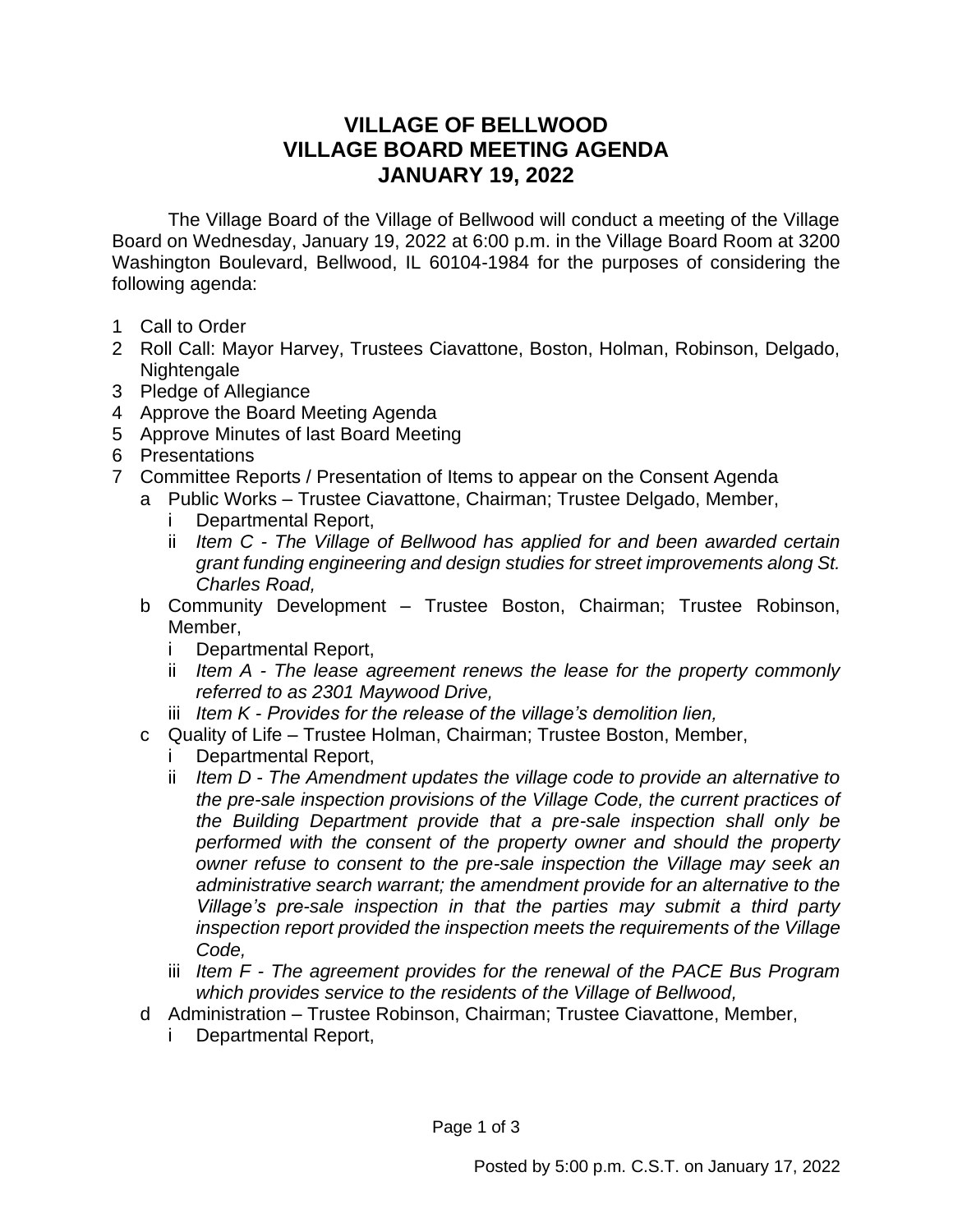- ii Item G *The settlement provides for the resolution of litigation, the Defendant has agreed to pay the Village the amount set forth in the agreement as full settlement of all claims,*
- iii *Item H - The Amendment updates the village code to reflect the most current rates under the new contract,*
- iv *Item I - The Amendment updates the village code to reflect the most current sewer charges,*
- v *Item J - The Amendment updates the village code to reflect the most current water, the Village evaluates its water rates annually due to frequent water rate increases issued by the City of Chicago,*
- e Public Safety Trustee Delgado, Chairman; Trustee Nightengale, Member,
	- i Departmental Report,
	- ii *Item B - Bird Rides, Inc. provides programming for a stand-up scooter program which is deployed within the corporate boundaries of the municipality,*
	- iii *Item E - The attached Agreement provides for and sets forth an effective and efficient manner in which 911 calls will be handled,*
- f Finance Trustee Nightengale, Chairman; Trustee Holman, Member,
	- i Departmental Report,
	- ii Authorize payment of bills,
	- iii Ratify investments,
	- iv *No items appearing on the consent agenda,*
- g Ad Hoc Committees:
	- i Traffic Safety Trustee Nightengale, Chairman; Trustee Holman, Member,
	- ii Other
- 8 Consent Agenda
	- a An Ordinance Approving a Long-Term Lease Agreement for the Property Commonly Referred to as 2301 Maywood Drive, Bellwood, Illinois 60104,
	- b A Resolution Approving and Authorizing the Execution of an Agreement by and between the Village of Bellwood and Bird Rides, Inc.,
	- c A Resolution Approving and Authorizing the Execution of an Intergovernmental Agreement by and between the Village of Bellwood and County of Cook Department of Transportation and Highways,
	- d An Ordinance Amending Title IX Chapter 101 of the Village of Bellwood Code of Ordinances,
	- e A Resolution Approving and Authorizing the Execution of an Agreement by and between the Village of Bellwood and Proviso-Leyden Joint 9-1-1 Authority PSAP,
	- f A Resolution Authorizing and Approving the Execution of an Agreement by and between the Village of Bellwood and PACE, the Suburban Bus Division of the Regional Transportation Authority,
	- g A Resolution Approving and Authorizing the Execution of a Settlement Agreement and Mutual Release by and between the Village of Bellwood and Ana L. Segovia,
	- h An Ordinance Amending Title V Chapter 50 Section 50.21 of the Village of Bellwood Code of Ordinances,
	- i An Ordinance Amending Title V Chapter 51 Section 51.70 of the Village of Bellwood Code of Ordinances,